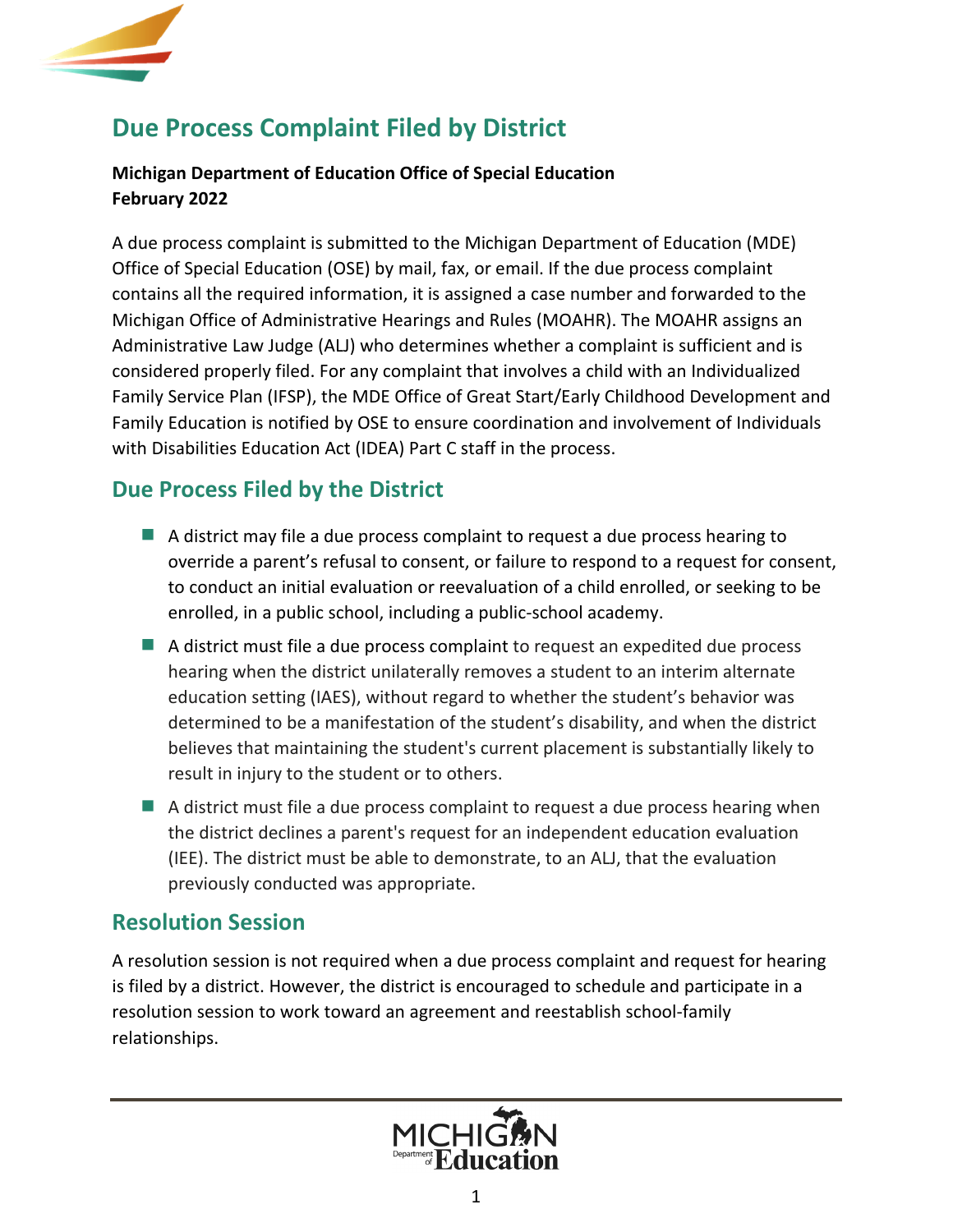- $\blacksquare$  When the dispute is resolved and an agreement between the parties is reached, the parties can request that the due process complaint be withdrawn, and the case will be closed.
- $\blacksquare$  When the resolution session is not held or was held but an agreement between the parties was not reached, the ALJ will schedule a pre-hearing conference.
- $\blacksquare$  Mediation is optional and can be held at any time up to the due process hearing. Mediation is a no-cost problem solving process that is used to resolve a dispute and is led by a trained, neutral, third-party.

Special Education Mediation Services (SEMS) can provide a neutral third-party facilitator for a resolution session when one is held, and both the parent and the district agree to use a facilitator.

# **The Due Process Hearing, Decision and Order**

During the pre-hearing conference, which is a status meeting to clarify the issues and determine dates for the actual due process hearing, the parties will exchange witness lists and proposed exhibits.

At the due process hearing both parties will be heard, and a written decision will be issued by the ALJ.

- If the case is dismissed or withdrawn the case will be closed.
- If the ALJ issues a final decision and order regarding consent override, the ALJ will either order the district to conduct an evaluation within a timeline determined by the ALJ or will order the district not conduct an evaluation and the case will be closed.
- If the ALJ issues a final decision and order regarding the district's unilateral change of placement to an IAES, the ALJ may either order the student to remain in the IAES or order the student to return to the previous placement and the case will be closed.
- If the ALJ issues a final decision and order regarding a district's refusal to grant an IEE, the ALJ will either grant the parent's request for an IEE at public expense because the district's evaluation was not appropriate or will determine the agency's evaluation was appropriate and the parent still has the right to an IEE but not at public expense and the case will be closed.

If either party disagrees with the final decision and order, the party can appeal to a higher authority.

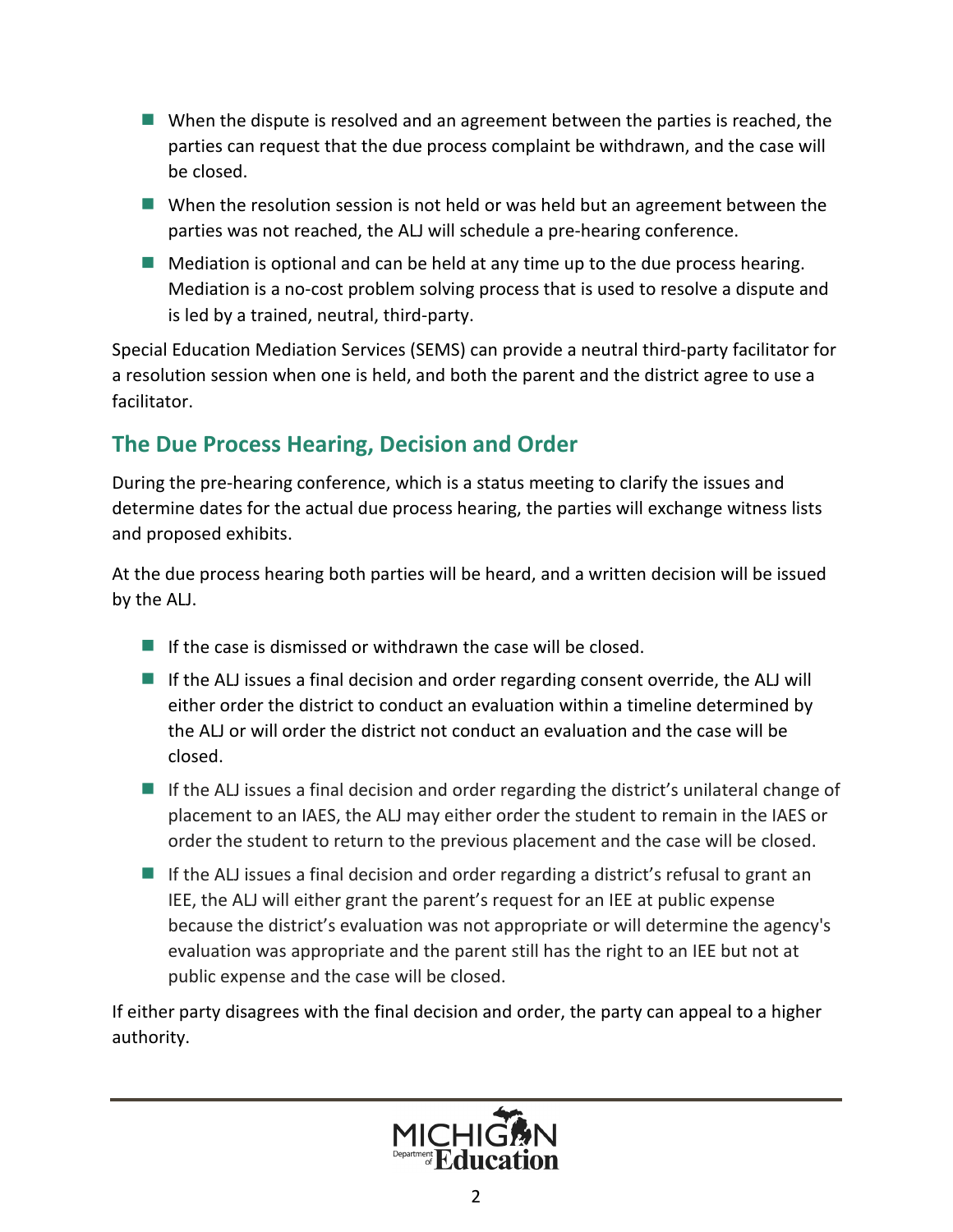# **Special Education Due Process Procedure When District Files**



**Questions?** Contact the Information Line at 888.320.8384 or mde-ose@michigan.gov

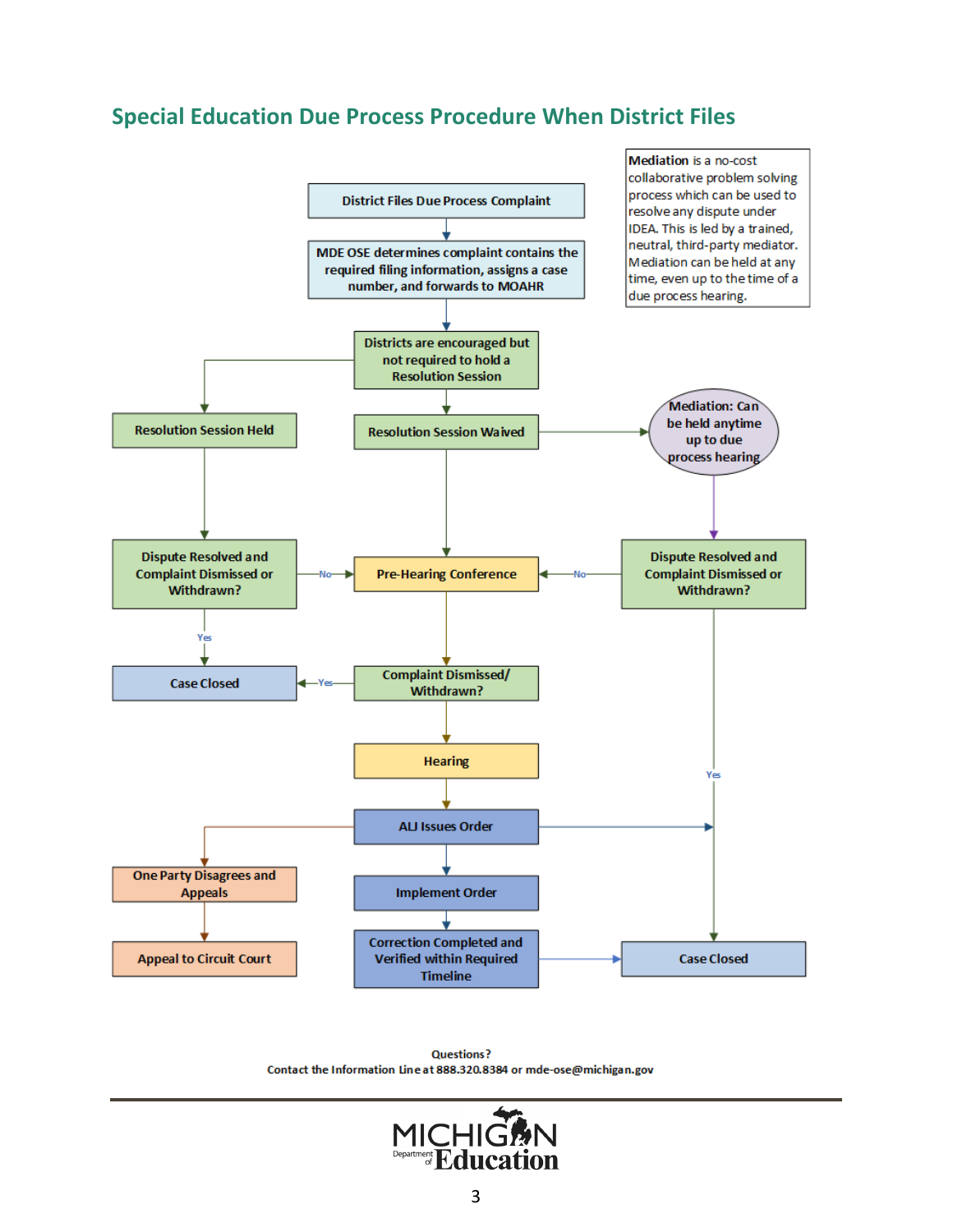# **Relevant Terms**

**ALJ** - Administrative Law Judge means any person assigned by the hearing system to preside over and hear a contested case or other matter assigned, including, but not limited to, tribunal member, hearing officer, presiding officer, referee, and magistrate.

**Appeal** – A proceeding undertaken to have a decision reconsidered by a higher authority.

**Case Dismissed** – The due process complaint is removed from the court's docket by the ALJ and closed.

**Case Withdrawn** – The due process complaint is removed from the court's docket by the ALJ or complainant.

**Corrective Action** – If an ALJ issues a corrective action, proof of compliance must be provided to the Office of Special Education.

**Expedited Hearing** - An expedited due process hearing is a hearing involving a due process complaint regarding a disciplinary matter, which is subject to shorter timelines than a due process hearing conducted pursuant to 34 CFR 300.507 through 34 CFR 300.516.

**Final Decision** – A written decision which includes:

- **Procedural History (date filed, dates of correspondence, hearing dates)**
- $\blacksquare$  Witness List (Individuals who testified at hearing)
- Exhibit List (student transcripts, student attendance records, IEP/IFSP)
- Issues (issue in dispute between parent and district that ALJ is addressed in hearing)
- **Applicable Law (identify relevant IDEA regulations and MARSE rules)**
- **Findings of Fact (facts based on information presented. Can be documents,** testimony and admitted exhibits)
- **E** Conclusions of Law (applying regulations, rules, and case law to the particular facts of case. Provides a Summary of Conclusions)
- $\blacksquare$  Order (decision based on the above information)
- Information about how to appeal the decision

**Hearing** – A hearing to address the issues in the dispute where both parties will be heard, and a decision will be made by the ALJ. When the case is dismissed or withdrawn the case will be closed. When a written decision is issued, the decision can include orders with or without corrective action.